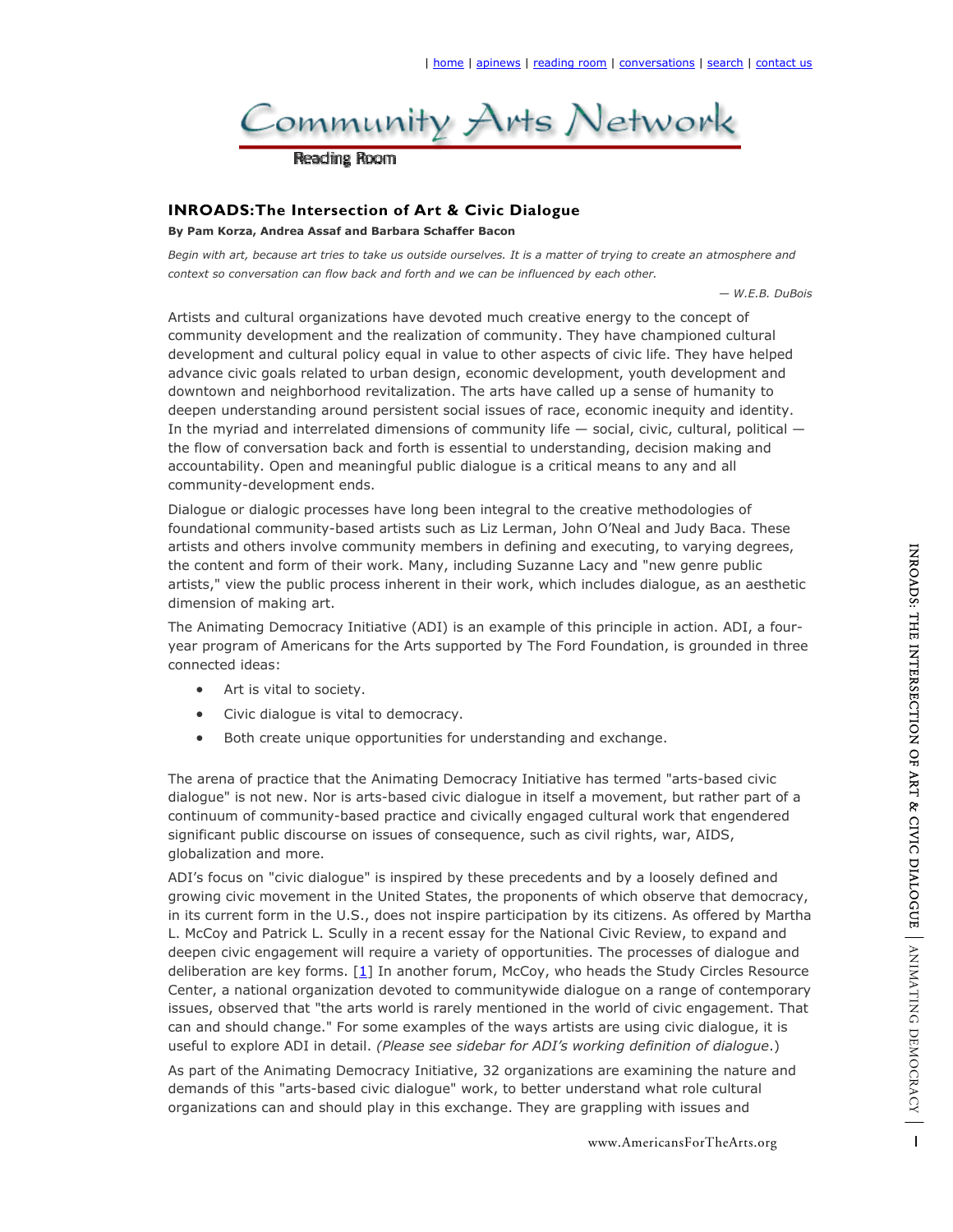

obstacles, experimenting with approaches, and testing the initiative's assumption that civic dialogue and art can each be mutually enhanced when the two are thoughtfully brought together.

Drawing significantly on the experience of projects within the Animating Democracy Initiative to date, as well as a broader sphere of community-based cultural work, this essay considers what value art and humanities (including historic conservation, preservation and documentary work) can uniquely bring to discourse on important civic issues. It shares some of what the Animating Democracy Initiative is learning about the opportunities and challenges of this arena of work, and how ADI's thinking is evolving regarding the role of the arts in civic dialogue.

#### **What does arts-based civic dialogue look like?**

When Flint Youth Theatre began planning for a compelling new play addressing the national problem of school violence, they had no idea that in the process of developing the project, their own community would experience a devastating elementary school shooting. A year after the tragedy, ". . . My Soul to Take," written by Artistic Director and playwright William Ward, became a focal point for theater-goers and community members to revisit this persistent and painful issue. The play, atypical of most youth theater in its nonlinear, collage style and its treatment of the subject, captured a swirl of opinions surrounding the shooting. Over several months, a diverse set of dialogue opportunities, organized by Flint Youth Theatre and collaborating education, neighborhood crime-prevention and community organizations, aimed to coalesce fragmented efforts to address school violence. Over 100 community members met in small Study Circles groups to consider causes, effects and options for action. Youth explored dimensions of the issue through participation in process drama workshops, facilitated by artist Gillian Eaton, and through curriculum-based efforts related to their experience of the play. The Pied Piper (the

#### **Notes on Dialogue**

For ADI's purposes, *civic dialogue* refers specifically to public (not just private) dialogue in which people discuss civic issues, policies or decisions of consequence to their lives, communities and society. In *arts-based* civic dialogue, the artistic process and/or the art or humanities presentation provides a key focus or catalyst for public dialogue on the issue. Opportunities for dialogue are embedded in or connected to the arts experience.

The initiative is guided by the following basic definitions of dialogue from the civic dialogue field. ADI's definition derives from the Study Circles Resource Center (www.studycircles.org). Dialogue is a purposeful process in which two or more parties with differing viewpoints work toward common understanding in an openended, (usually) face-to-face format. Drawing on the work of sociologist Daniel Yankelovich, author of "The Magic of Dialogue,"\* three qualities of dialogue distinguish it from debate or discussion:

• Dialogue allows *assumptions* to be brought out into the open and encourages participants to *suspend judgment* in order to foster understanding and break down obstacles.

• Dialogue seeks to create *equality* among participants. Certain conditions can be created to even the playing field for participants with various levels of information about the issue, experience in public forums, real or perceived positions of power or authority, and to help build the trust and climate of safety for deep dialogue.

• Dialogue aims for a greater understanding of others' viewpoints through *empathy*. In dialogue, multiple perspectives are invited to the table and people are encouraged to voice them.

\* Yankelovich, Daniel. *The Magic of Dialogue: Transforming Conflict into Cooperation*. New York: Simon & Schuster, 1999.

play's central metaphor) and the question implored through the voices of children, "Can't somebody do something?" became a call to reinvigorate community dialogue and move toward action on this pressing issue.

Flint Youth Theatre's ADI project offers one example of many possible approaches to structuring and implementing arts-based civic dialogue. Here, dialogue was integral to the process of creating the play, as the script was developed directly from and inspired by the words and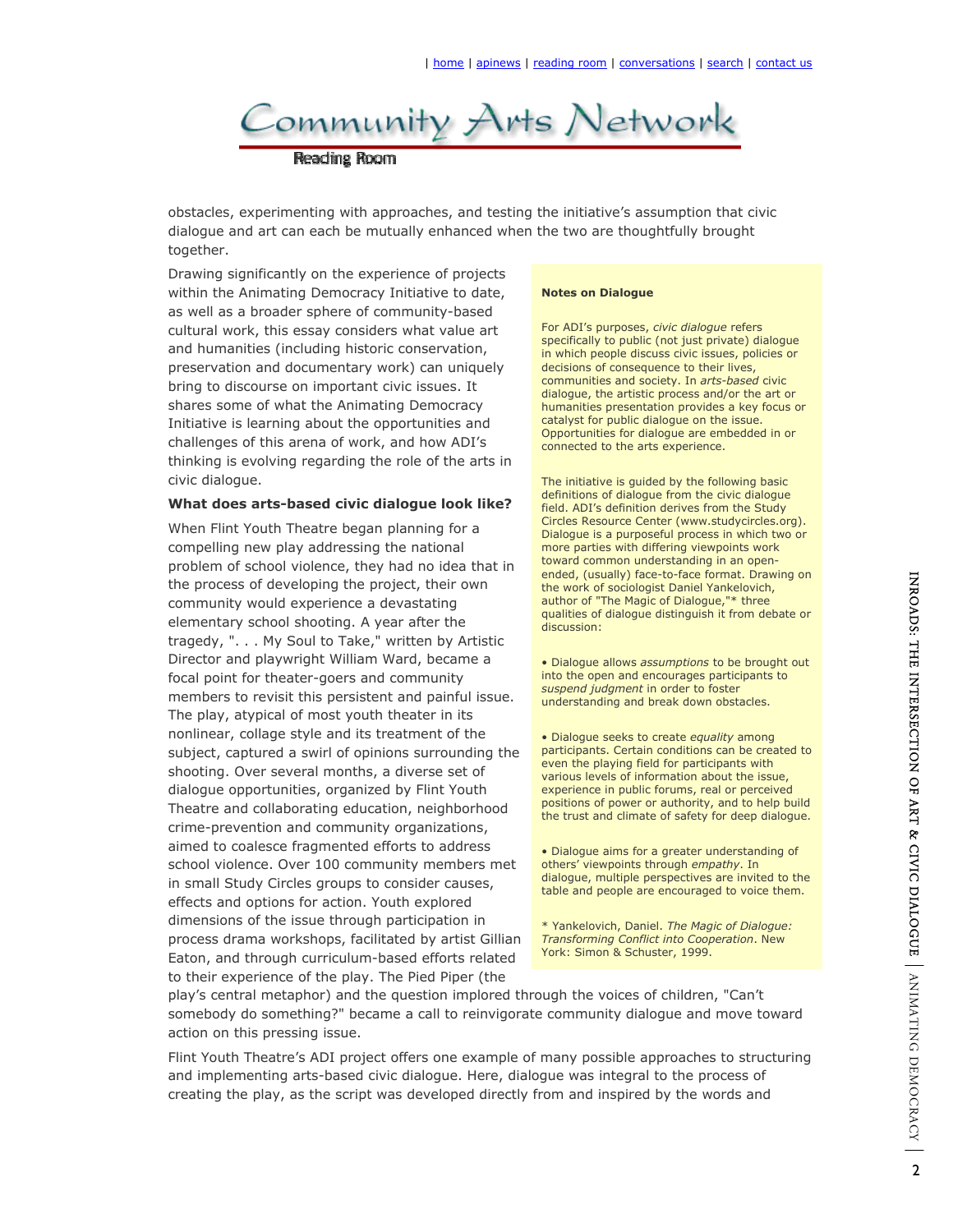

views of actual participants in the process drama workshops. With local partners and educators, dialogue was also planned and facilitated in conjunction with the production.

On the island of Hawaii, residents of the rural region of Kohala deliberated how best to restore a statue of King Kamehameha I, a hero revered as the indigenous unifier of the Hawaiian islands and native son to Kohala. Should the statue be restored to the mainland artist's original intent of gold and bronze finish, or should it be repainted in life-like colors, thereby continuing a longstanding community tradition? Through the respectful collaboration of conservator Glenn Wharton, the Hawaii Alliance for Arts Education and Kohala community leaders and cultural practitioners such as Raylene Lancaster, a multiplicity of gatherings and activities were designed to engage local residents in the decision-making process. Drawing from both indigenous Hawaiian and Euro-American traditions of community engagement and public discourse, activities included hula ki'i (image dance puppetry), "talk story," consultation with kupuna (elders), a high-school debate with public forum, and an opinion ballot. Through these activities, larger issues of history, identity, ownership, development, tourism and preservation were raised, and consensus was eventually reached to continue the community's practice of painting the statue. In this example, the King Kamehameha I statue, a pre-existing work of art, became the focal point for civic dialogue and offered an entry to a larger set of issues; at the same time, art making or cultural practice that was dialogic in structure was utilized to educate, stimulate and engage community participation.

The Andy Warhol Museum's exhibition, "Without Sanctuary: Lynching Photography in America," offers a very different model of arts-based civic dialogue. With tensions heightened by a spate of racially motivated killings in Pittsburgh, the Warhol Museum presented a touring collection of photographic prints and postcards documenting the history of lynching in the U.S. in order to create a platform for dialogues on race in the city. The museum offered space for community groups to hold meetings and, in partnership with the YMCA's Center for Race Relations, daily dialogues for the public were scheduled in which artist/educators led opportunities in the galleries to help visitors reflect on their experience. These and a range of other public and educational programs drew local media attention, which, in turn, prompted further public discourse. "Without Sanctuary" at the Warhol provoked multiple and intersecting ripples of dialogue among visitors to the exhibition, between the museum and partners, within a large community planning committee, as well as inside the institution among staff, board and artist/educators. Partnership between the art museum and the Center for Race Relations was essential to dialogue efforts having a credible presence in the community.

mething Photography in America,"<br>
tensions heightened by a spate<br>
presented a touring collection of<br>
ynching in the U.S. in order to<br>
n offered space for community<br>
enter for Race Relations, daily<br>
a range of other public In its three-year "Faith-Based Theater Project," Cornerstone Theater Company, in close collaboration with the National Conference for Community and Justice/Los Angeles region (NCCJ, a dialogue organization with expertise in interfaith work and experience using theater arts to engage participants), is creating innovative merged forms of art and dialogue. The project includes a series of original plays created with members of faith-based institutions and interfaith communities in L.A., addressing how faith both unites and divides society. A veteran in the field of community-based theater, Cornerstone, as a rule, uses dialogue and community engagement in the creative development of its work. But this project allows Cornerstone to explore dialogue approaches both in conjunction with the finished productions, and embedded in the aesthetic and structure of the plays themselves. Cornerstone's boldest experiment yet in integrating art and civic dialogue may be its new interactive production, "ZONES (or, Where does your soul live and is there sufficient parking?)." "ZONES" casts the audience as participants in a fictional community meeting, and engages them in dialogue activities during, and integral to, the show. Written by Cornerstone ensemble playwright Peter Howard, who is also a staff member with NCCJ, the play is highly scripted but has five distinctive interactive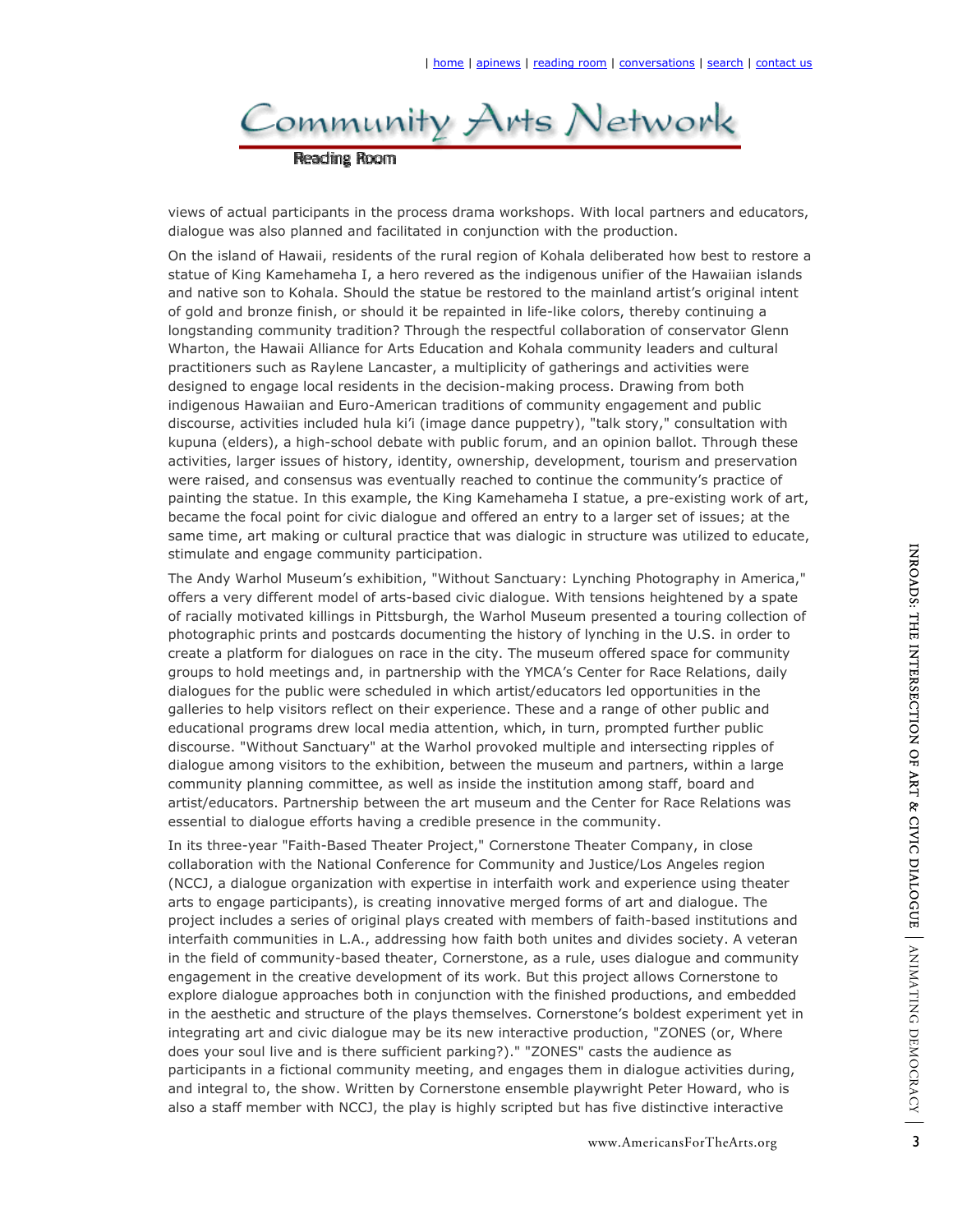

dialogue components. Each sequence is motivated and facilitated by one or more characters in the play and usually comes out of the character's attempt to get the audience to side with his or her point of view. In reflecting upon audiences' experience of *ZONES,* company members and NCCJ dialogue specialists believe that the integration of actual dialogue into the play gave audiences an unusual opportunity to act on their emotions — immediately and communally.

The efforts of these four cultural organizations highlight just a few of the many possibilities for what arts-based civic dialogue can look like. In some cases, the art or cultural practice includes dialogue in process or product; in other cases, the art is not necessarily dialogic in itself, but offers fertile ground for planning dialogue activities in conjunction, or sparks a community's desire or need to engage an issue in a new way. These projects demonstrate the potency of the arts and humanities to illuminate civic issues in their communities. More specifically, they aim to get people talking together, in a focused and purposeful way, about issues that affect their lives, in hopes of better understanding the complexities, dimensions and implications of those issues.

## **How do the arts and humanities contribute to civic dialogue and broader public discourse?**

Maggie Herzig of the Public Conversations Project offers the idea that art might be viewed as an important *participant* in a broader process of civic dialogue. As a participant, it can and should be its most authentic and compelling self. Art might sometimes be a provocateur, a mediator of ideas, or might even put forward a particular perspective in relation to an issue. Herzig explains, "[Art] will inspire and interest some people at some times. It will move people. It will be confusing or even a bit uncomfortable at times. It will invite people to reflect in new ways on their own perspectives. It will attempt to honor more than one perspective but it will not be perfect in this regard — it couldn't be. It will be offered in a spirit of authentic expression, and if it is received in a way that makes it hard for someone else to participate, it will ask that person to hang in there, say what's hard, and participate anyway. It will provoke but with love. It will say what it says then leave space  $-$  lots of space  $-$  for others." Projects within the Animating Democracy Initiative are unfolding to reveal and reinforce a range of ways in which arts and humanities can participate in, help create conditions conducive to, and embody meaningful and productive civic dialogue.

## **Art as the** *SPARK* **for civic dialogue**

Comparable to the way that study guides are used as a basis for dialogue, art can be the focal point that explores dimensions of a civic issue, the questions surrounding it and multiple or alternative perspectives on it. Out North Contemporary Art House is working with video artist Stephan Mazurek, choreographer/dancer Peter Carpenter and juggler/performance artist Sarah Feldman, artists known for their provocative and outspoken work on issues of homosexual identity and experience, to produce videos of their work. The videos will be used as the basis for discussion within tens of small group dialogues throughout Anchorage. For this project, titled "Understanding Neighbors," the artists interviewed local people whose views and attitudes widely vary about the role of same-sex couples in society. These perspectives are considered and included in the video works, which will provide a consistent reference for the simultaneous small-group dialogues.

The Jewish Museum's recent and controversial exhibit, "Mirroring Evil: Nazi Imagery/Recent Art," was perhaps most successful as a catalyst through which the Jewish community contemplated and more openly discussed previously taboo questions, such as "Who can speak for the Holocaust?" and re-examined familiar questions, such as "How do we remember?" That the Jewish Museum, a venerated institution in the Jewish community, would venture this inquiry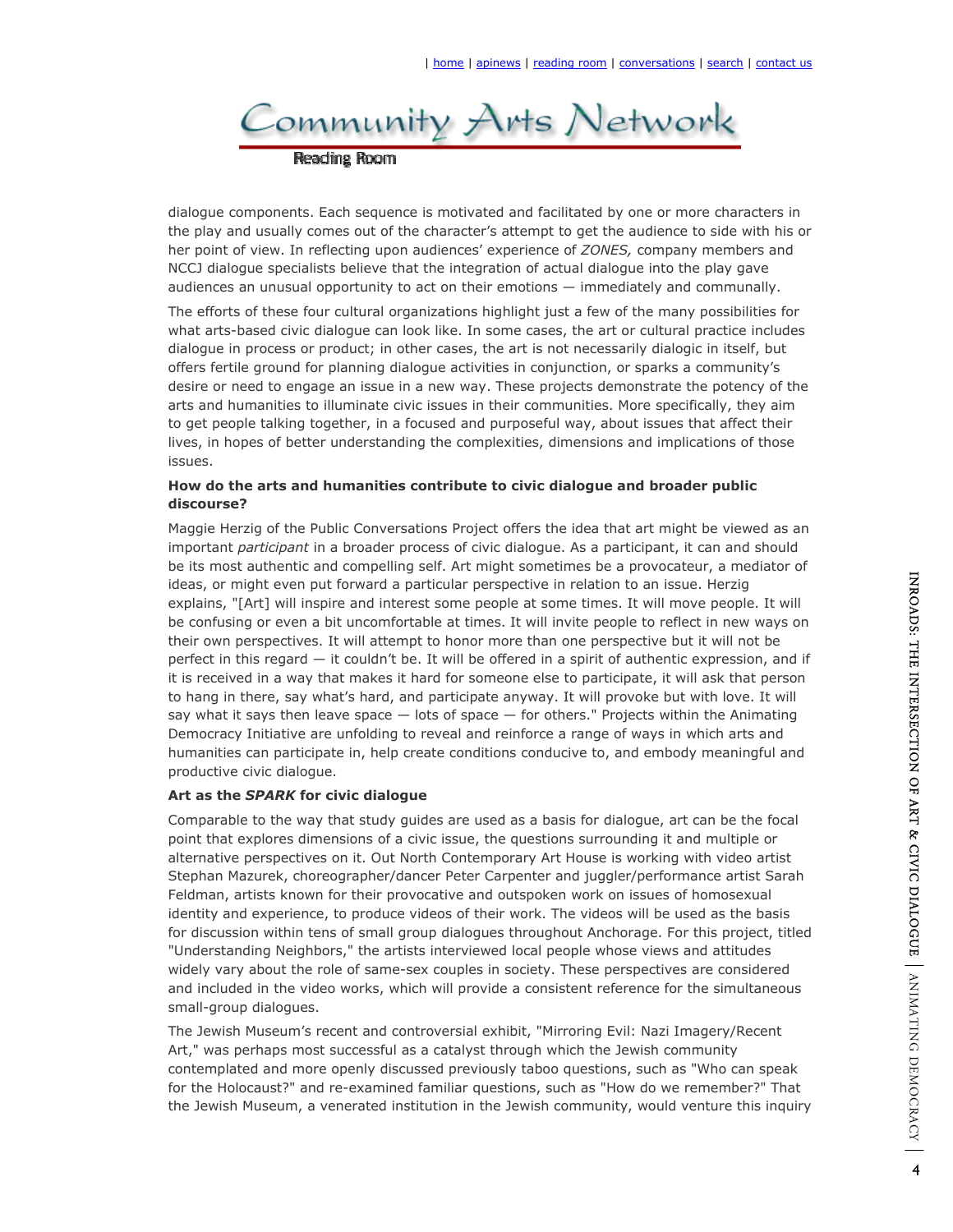

with controversial works of art gave it significant weight. Similar to the Warhol's exhibition of "Without Sanctuary," extensive media attention broadened the scope and amount of public discourse, while panels, large public dialogues and daily dialogues in the museum offered opportunities to more deeply engage difficult questions.

Where others have been unsuccessful or, for whatever reasons, are not taking initiative, the arts and humanities can sometimes be a catalyst for liberating a stuck dialogue, mobilizing different players or moving people to take up an issue. Nonlinear structures, challenging juxtapositions and ambiguity in art can help reveal the assumptions of a community or individual. Even provocative or controversial art can offer compelling opportunities for thoughtfully planned dialogues, in collaboration with specialists, and can open up civic issues in vital and valuable ways.

## **Art as an** *INVITATION* **to participate**

Art can bring people to the conversation who might not otherwise participate. It can bring forward the voices of those often silenced or left out of public discourse. It can bring together groups of people with divergent viewpoints who might not readily agree to talk or work together in other settings. And it can help create empathy among participants, aiding people to suspend judgment and hear each other in new ways.

In Portland, Maine, the Center for Cultural Exchange is working in close collaboration with the Somali, Congolese and Sudanese communities to address divisions within each and to dispel misinformation, prejudice and stereotyped viewpoints that impact public perceptions of refugee communities. Negotiating which popular contemporary and traditional music and dance forms to present is a dialogue process that invites Africans in Maine to determine their own cultural representation. The intricacy of intragroup dialogue also reveals the diversity within a community often assumed to be monolithic from the outside.

Community organizer Sharon Hayden, in Kohala, Hawaii, notes that the dialogue activities around the restoration of the King Kamehameha I statue have affected the degree of community participation in local civic processes. "Including so many on some level — either by decision making, the asking of opinion, or in the education setting — does empower people to have the confidence to express themselves in other arenas, such as the new general plan for our county and the many development issues we are now facing," says Hayden.

pin close collaboration with the<br>ions within each and to dispel<br>act public preceptions of refugee<br>ditional music and dance forms to<br>betermine their own cultural<br>that the dialogue activities<br>affected the degree of<br>many on s Artists and dialogue specialists also recognize that the use of story can be a powerful invitation to civic dialogue. John O'Neal's development of Story Circles has certainly demonstrated the power of personal narrative, which his production company Junebug continues to explore and utilize in the "Color Line Project" — a performance and community story-collecting project that revitalizes Civil Rights Movement history as a valued and illuminating context for current issues of race. In Alaska, a statewide tour of Perseverance Theater's adaptation of "Moby Dick" engaged a diverse citizenry in dialogue about contentious issues of subsistence rights, the urban-rural divide and the struggles between economic and environmental interests. For Perseverance, focusing on story was essential to the production and to civic engagement. At a recent convening, ADI Liaison Abel Lopez noted, "If you used the word dialogue in Barrow, nobody would go. Stories invited people in." Dialogue Coordinator Susan McInnis discovered that she needed to approach organizing gatherings in a completely different way than originally planned. "My assumption was that our state trembles with these issues," she said, "but very seldom do we talk to each other about them, native to non-native, person to person. Throughout the state there are the official people, the powerful people, who talk, and everyone else is silenced. ... The successful moments were when people told stories, and the stories led into dialogue."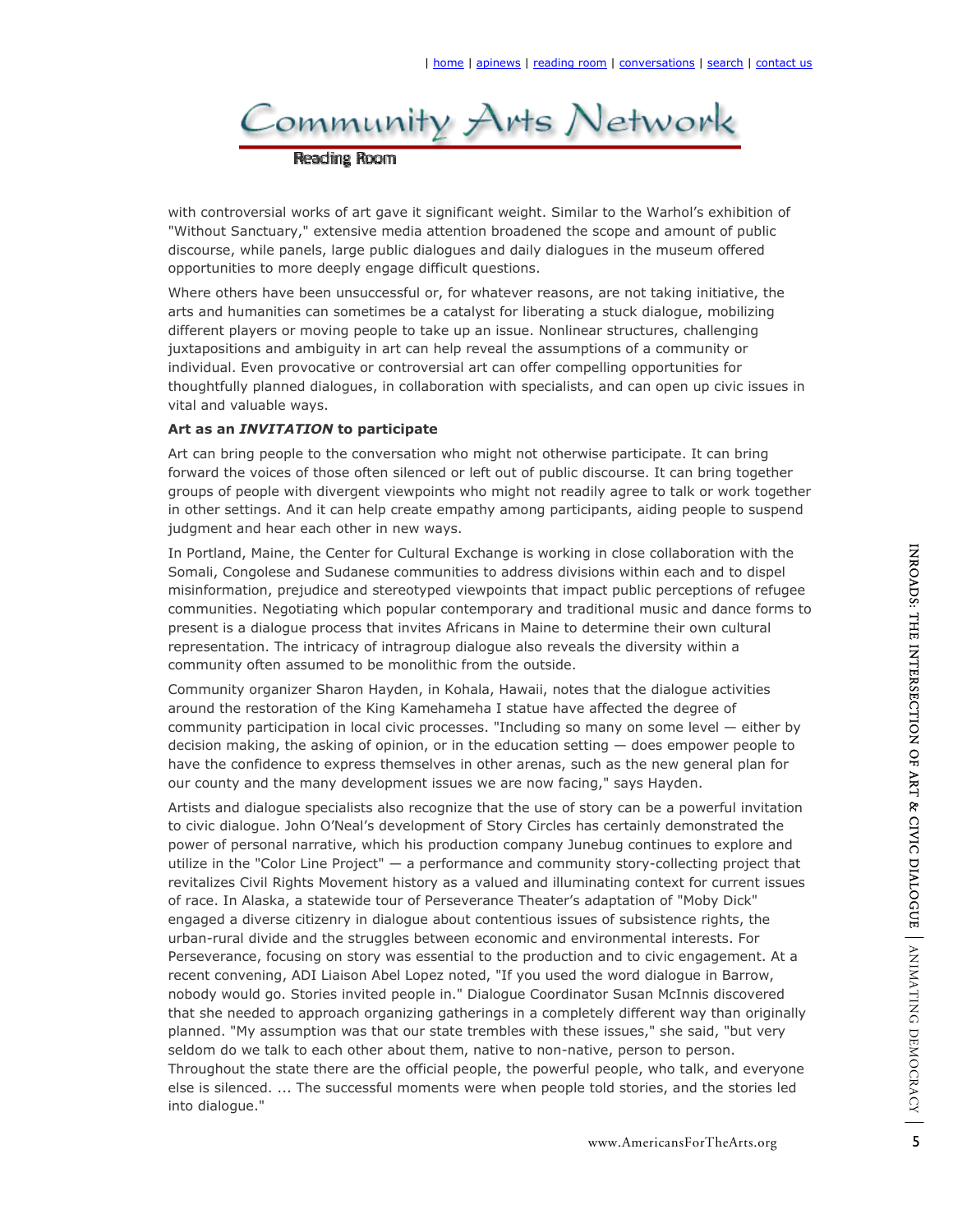

#### **Art as** *SPACE* **for civic dialogue**

The Northern Lakes Center for the Arts in Amery, Wisconsin, is a locus for community cultural activity with a track record of attracting a large percentage of its rural community population for its arts programs. In fact, the center drew approximately 65 percent of the entire community for an interdisciplinary program of music, theater, photography and poetry presentations linked to dialogue about local water-conservation issues. The center's surveys showed that audiences overwhelmingly came to the performances and exhibits because of the art and not the issue. But the familiarity of cultural setting and enthusiasm for the art translated readily to a civic purpose. Audiences went home realizing both personal and community benefits afforded by the art to discuss and better understand the water issue.

More than just physical environment, the arts and humanities can offer psychological, experiential and intellectual space conducive to reflection and discussion. St. Augustine's Church and the Lower East Side Tenement Museum are partnering in dialogue activities related to the restoration of the church's Slave Galleries — cramped rooms above the balcony of the church where African-American congregants were segregated during the 19th century. They are exploring the meaning and use of the Slave Galleries as "space" — physical, historical and metaphorical — for dialogues about the experience of marginalization for multiple, co-existing communities on the Lower East Side of Manhattan. Dialogue specialists Tammy Bormann and David Campt are training a diverse group of 30 community preservationists to use the Slave Galleries as a reference point for dialogue within and among their own constituencies. Historic sites such as these can serve as potent symbolic spaces that enable connections to be drawn between various histories and current experiences, to help communities find common ground and better understand difference.

In Intermedia Arts' "Midtown Greenway" project, artists are working with various Minneapolis neighborhood residents (including low-income youth and families, newly arrived Latino immigrants, homeless youth and recently acclimated Hmong women), exploring the question, "What is safe space?" Youth and adult community members, for example, walked Greenway neighborhoods with Victor Yepez, one of five artists on the project, collecting found materials for making "Power Objects." Following the field trips, they discussed symbolism inherent in the found materials, notions of safety, community and art. They then created individual and collaborative sculptures that reflected values important to a sense of community well-being. These works, exhibited for the community, became a focal point for furthering conversation about safety — both in terms of participating in the process of the Greenway development and living in a neighborhood changed by that process.

People engaged in public conversation about difficult issues need to feel safe enough to honestly express their views and to say and hear things that are sometimes upsetting and painful. Cultural organizers and dialogue specialists generally agree that dialogue, like art, is inherently risky. Understanding the conditions that make people feel unsafe or safe is paramount to deep and meaningful dialogue.

Balancing power dynamics among participants is difficult but essential. Language itself can sometimes be an issue, as well as the physical space and historical alliances of the hosting institution, and perceived cultural norms. For example, who feels safe to engage in the space of an art museum, and who does not? How can a cultural institution or dialogue partner create a safe space, in which all voices can be heard equitably, to discuss very unsafe histories with potentially unsafe contemporary implications? Dialogue consultant Luz Guerra reflects, "When I do discussions between youth and adults, I sometimes have an eight-hour workshop with the adults alone to work through their own issues before bringing them together, and to train the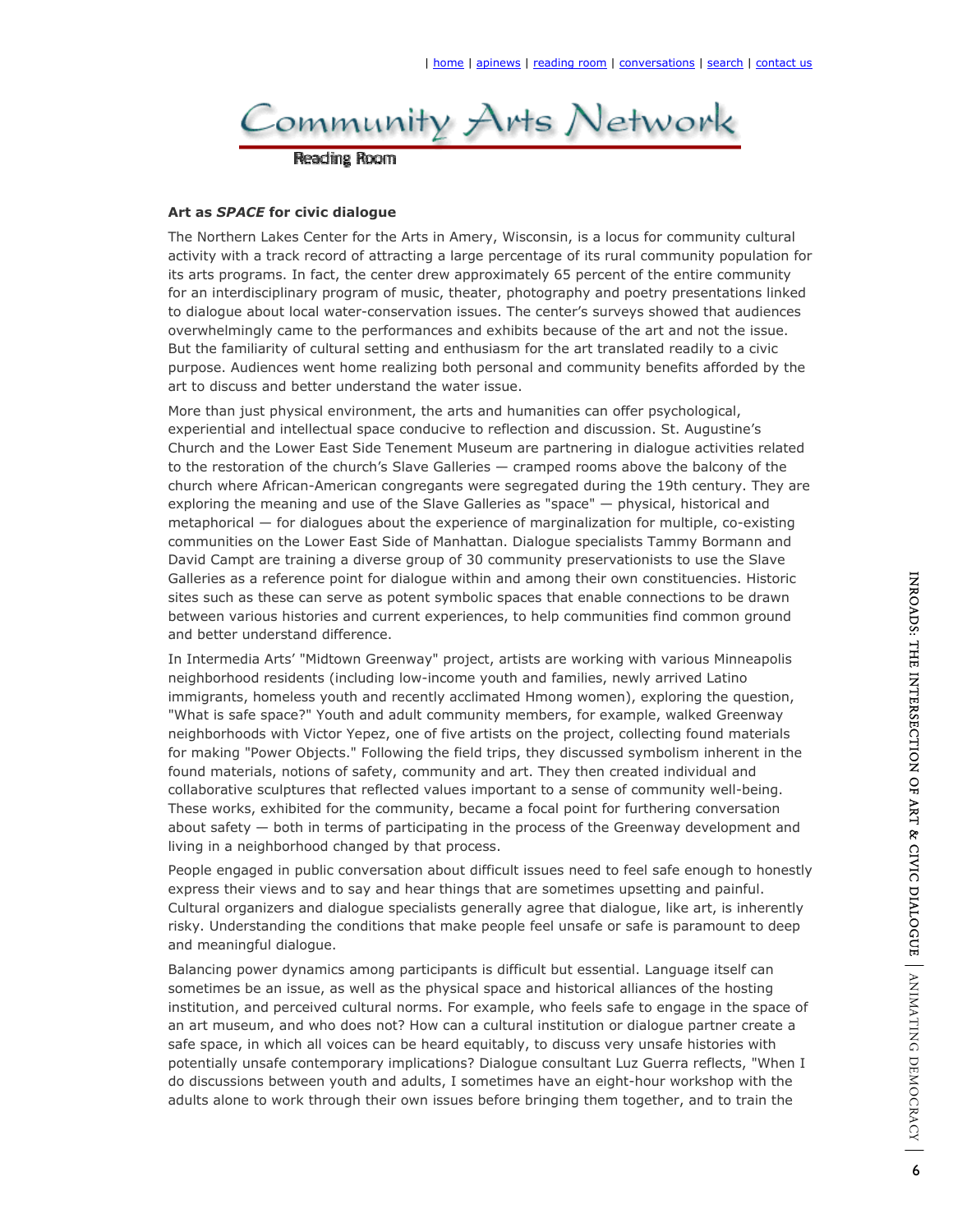

adults not to correct what young people say and change their words, but to reflect what has been said. You have to teach people to yield their power." Several ADI projects are experimenting with intragroup dialogues that seek to help clarify each particular group's own relationship to an issue, and to empower that group's voice before engaging in a broader intergroup dialogue. Artist Armando Gutierrez of Minneapolis emphasizes that a safe space does not exist "until you identify the culture of the group and lay that as common ground for the dialogue to begin."

## **Art as a** *FORM* **of dialogue**

There are many ways in which art itself is dialogic. Key elements of dialogue can be identified in various artistic processes or in particular ways of encountering art. Museum curators within ADI have pointed out that there is always an internal dialogue that occurs between a work of art and the viewer. Also, private dialogues between viewers or audience members are frequently sparked by experiences with art. Though difficult to measure, the mere presence of art in society has ripple effects that contribute to broad civic discourse. But some approaches to art are more deliberative or explicit in embodying dialogue.

Certain performance traditions are dialogic in structure. City Lore's intergenerational "Poetry Dialogues" project taps dialogic forms of oral art from African, Filipino and Middle Eastern cultures, and introduces them as mentors to the emerging work of young hip-hop poets and spoken-word artists. Master elder traditional poets are teamed with young artists to explore self-defined civic issues and the roots of their poetic forms. The City Lore project fosters dialogue among generations, cultures and the aesthetic forms themselves.

Participatory forms of art, such as community-based theater or dance or interactive performance art, may utilize dialogue in process or production. Similar to Cornerstone's explorations in "ZONES," The Critical Art Ensemble's work *(*one piece of which was performed as part of the Henry Art Gallery's exhibit, "Gene(sis): Contemporary Art Explores Human Genomics") sets up faux scientific experiments or studies that engage passers-by or audience members in encounters designed to prompt interaction about issues of biogenetic engineering. The ensemble "scientists" often put the audience members in the position to collectively make a choice or decision, without which the performance cannot continue. The resulting conversations are integral to the meaning and form of the piece.

For artists such as Michael Rohd of Sojourn Theater, dialogue is implied and recreated by the multiple perspectives represented in the text that emerges from a series of interviews with community members. In partnership with the Council for the Arts of Greater Lima, Ohio, Rohd is interviewing urban and rural stakeholders in issues of trust and local leadership, creating monologues from the individual dialogues of the interview process. The juxtaposition of multiple voices in the finished work creates another level of "dialogue," as different perspectives play off each other to reveal assumptions about "characters" and points of view in the city and surrounding areas.

Not young hip-hop poets and<br>with young artists to explore<br>City Lore project fosters<br>themselves.<br>Similar to Cornerstone's<br>piece of which was performed<br>prayed articly explores Human<br>engage passers-by or audience<br>suses of bio Just as juxtapositions can create new meanings, creative distance can allow participants to hear each other in new ways. Process drama, a British form of experiential improvisation and roleplay, engages groups in active speculation and reflection on issues suggested by a "pre-text" or dilemma put forward by the leader. "Dialogue" during Gillian Eaton's process drama workshops in Flint probed social values, morals and conditions related to youth violence without explicitly addressing the community's own tragedy. Using the Pied Piper of Hamelin pre-text (which later translated to the central metaphor of ". . .My Soul to Take)," participants took the role of townspeople arguing with the Piper about his payment, and among themselves about who was to blame for the tragedy of their lost children. According to FYT organizers, process drama was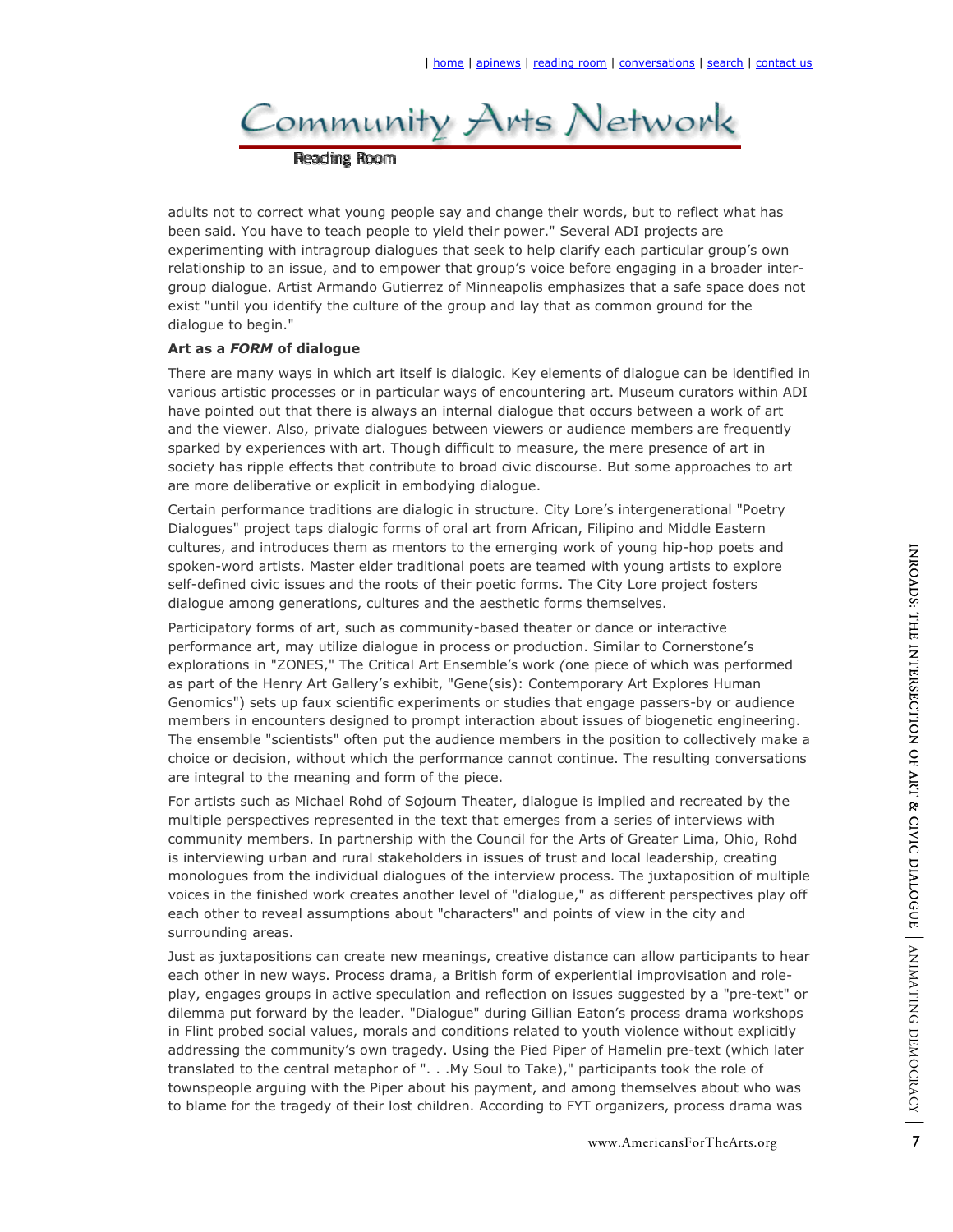

able to take the discussion into the imaginative realm, "distancing" participants from the harsh realities of the topic and enabling them to express "in role" feelings and ideas that may have been too difficult to share otherwise.

Metaphor can shine light on particular aspects of an issue, make unexpected depth visible, or bring into focus what is yet unclear or previously unexplored. In Urban Bush Women's "Hair Stories" project, company members lead a series of dialogues called "hair parties" that alternate between bursts of performance and open group discussion. The frame of talking about hair allows UBW to invite participants to engage in underlying issues of race, class and history, via their own personal experiences.

Similarly, Liz Lerman Dance Exchange's multiyear national initiative, "Hallelujah," asks communities around the country, "What are you in praise of?" Allowing the primary metaphor for each production to emerge from story sharing and dialogue among participants in the artmaking process, the company has discovered Hallelujahs such as "In Praise of Paradise Lost and Found," referencing an African-American district in Detroit that was decimated to make room for a freeway in the 1960s, and "In Praise of Constancy in the Midst of Change," a dance that touched on topics related to the new Civil Union law in Vermont. Dance Exchange is working to document the ways in which dialogue is inherent in their process, and has raised intriguing questions about the possibility and qualities of nonverbal dialogue. Humanities Director John Borstel has asked, "What if the process doesn't always look like civic dialogue, but has civic impact?" In line with important criteria for dialogue, involving community members in making dances together can balance power dynamics, challenge assumptions and create empathy.

## **Issues and Inquiry**

In the course of the initiative, we are discovering that the pairing of art and civic dialogue can be a challenging, sometimes difficult, hybrid. As ADI participants approach arts-based civic dialogue efforts with deliberateness and specific intent, many philosophical and practical challenges begin to crystallize. Questions and insights recur about what makes dialogue "civic," what constitutes safe space and how art maintains its integrity among these concerns. The following is an introduction to just two of the issues and areas of inquiry that have emerged as artists and dialogue specialists have been working together.

## **Neutrality and Multipartiality**

Most organizers in the dialogue world assert that a "neutral" space to hold dialogue assures individuals that different and conflicting perspectives will be encouraged and heard in a fair and balanced way. Likewise, the dialogue facilitator should maintain an unbiased relationship to the issue while in that role, even if he or she personally holds a particular view.

These notions of neutrality, when encountering the art world, have met with some challenge, both philosophically and in practice. They make many artists and cultural leaders nervous. Some question whether neutrality is ever possible. Others ask if it is even desirable in art. What if the strongest aesthetic choice is not to balance all voices equally? What happens to the artist's voice? Artists fear they may be asked to abandon point of view or be so inclusive of every perspective that the aesthetic integrity of the work is compromised. Some artists choose to develop work that is deliberately provocative or confrontational. But what are the responsibilities that go along with provocation? What aesthetic choices could support or inadvertently undermine civic dialogue?

Dialogue specialists and artists participating in the Animating Democracy Initiative have thought hard about these questions. Probably counter to most of her colleagues, whom she believes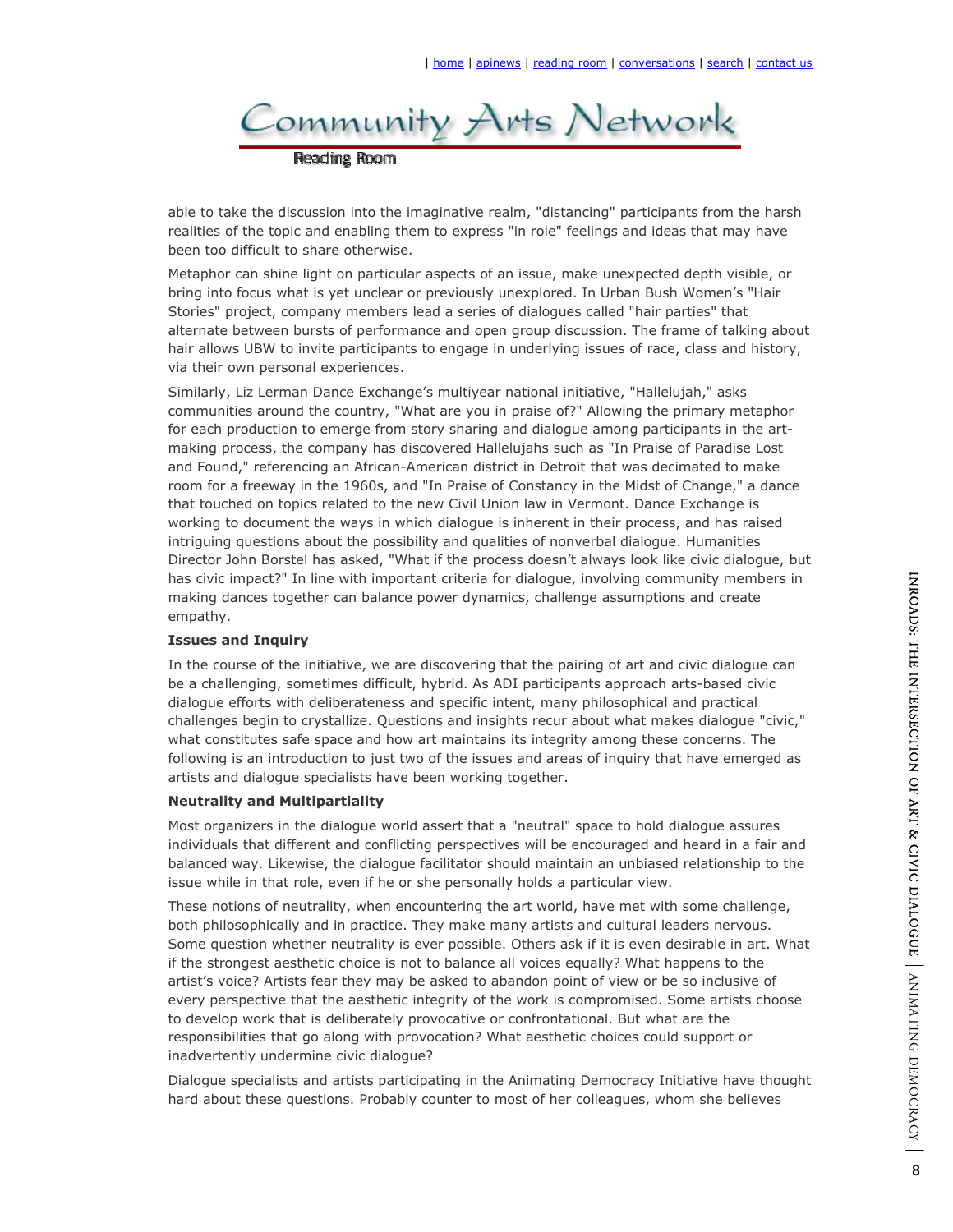

would be skeptical about using art that has a strong point of view, Maggie Herzig's idea of the art as "participant" in dialogue responded directly to these questions. "I don't see that art has to be flat and inauthentic. All the art has to do is be a respectful participant — represent its

truth, but not slap others with it."

Patricia Romney, dialogue specialist and clinical/organizational psychologist, has introduced the idea of "multipartiality" from the field of family therapy, drawing from the work of Ivan Boszormeny-Nagy. [2] When applied to dialogue and facilitation, Romney explains, "it means working on behalf of everyone in the room. It means not taking sides, but being on *everyone's*  side, in terms of a constructive and equitable or just resolution or dialogue. To achieve multipartiality, one must metaphorically "step up" to the metalevel of dialogue. That is, that level (perhaps an aerial view) from which one can see the shared and common interests of the participants."

San Diego Repertory Theater wrestled with these questions from all angles as it used dialogue toward the creation of a new play that explores economic and human exchange — including transportation, trade, employment, migration, language, culture and prejudice — at the border of the U.S. and Mexico. The project explored the play's central question, "Should we tear down the fence that separates San Diego and Tijuana, or should we build it higher?" Artistic Director Sam Woodhouse questioned how to build multiple viewpoints into a story without diminishing the work's ultimate point of view: "Will we be able to present enough diversity where everyone gets their minute and still have a good dramatic story?"

where everyone<br>successfully included many<br>y exists in the aesthetic — in the<br>of the narrative. "Nuevo<br>at an imaginary time when most<br>at an imaginary time when most<br>at an imaginary time when most<br>and of the play. Ultimately Choreographer Dora Arreola pointed out that, even if the script successfully included many perspectives, neutrality is still impossible because a bias already exists in the aesthetic — in the conceit and structure of the piece and in the imaginary events of the narrative. "Nuevo California," by playwright Bernardo Solano, is set in the future, at an imaginary time when most of the fence has already been taken down; only one piece remains on the beach, and the action surrounds whether or not the final piece should be removed. Arreola's comments suggest that, though subtle, the artist's bias is projected in the imaginary world of the play. Ultimately, she and Solano found Romney's notion of multipartiality useful. Although, personally, the artists believe that the fence should be removed, they chose not to directly take that position. Nuances and conflicts within the characters were developed to enable viewers to question more deeply and to draw their own conclusions. Arreola explains, "[It's a piece about two or more perspectives about the border] … The multipartiality is in the description of the situation through the complexity of the behavior of the characters. If not, we have conflict. We can do conflict very easily … If the complexity is not there, there can be no multipartiality."

Mary Grisco, a Community Coordinating Committee member for Out North's project, "Understanding Neighbors," which incorporates video art pieces reflecting three artists' work into communitywide small-group dialogues, believes an organization can hold a position on an issue but still be fair in facilitating open dialogue. Out North Contemporary Art House is known in Anchorage for the pro-gay-rights position of its leaders, and recognizes this as a potential obstacle to participation for people who hold contrary beliefs. Out North refocused its project, from a goal to influence public opinion and policy about same-sex marriage legislation to building understanding about same-sex couples in society among people whose divergent value systems rarely, if ever, bring them together. An intensive planning process considered the overall conservative attitudes of the community around issues of same-sex couples, concerns of clergy through the partnership with the Interfaith Council of Anchorage, a recent local controversy fanned by media and local political leaders around a gay exhibition, and Out North's perceived position around the issue. Convinced that any effort directed toward action would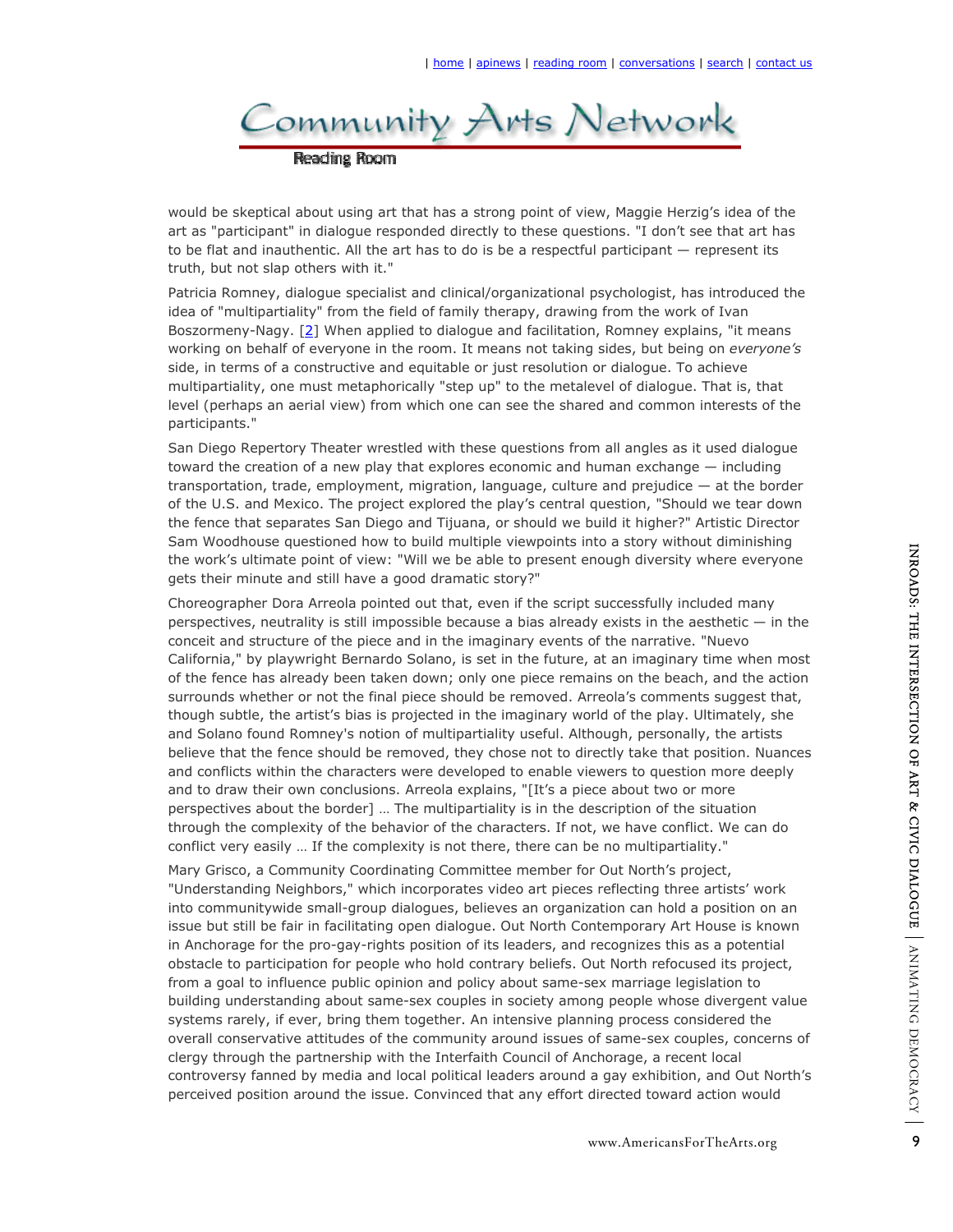

dissuade people from choosing to participate, the project's planners moved toward dialogue that would enable people to share opinion and stories in a nonjudgmental environment and to build bridges of understanding. In this context, Grisco asserts that the issue is "not about being neutral, but about not being in charge." A coordinating committee representing three partner organizations was established and is actively and seriously seeking the most diverse perspectives on the issue. Pulling in community partners and empowering the committee, whose members hold a range of views on the issue, "got us to be seen as fair, but not as neutral. We're not looking for neutrality, but for a level playing field.

## **The Personal within the Public**

#### What makes dialogue "civic?"

Arts leaders and civic dialogue specialists in the Animating Democracy Initiative have been frustrated by two contrasting observations in their public dialogue work. Cultural leaders acknowledge that the arts are highly effective in bringing forward compelling and illuminating personal stories and experiences, but frequently do not move beyond the exchange of stories to dialogue focused on the broader civic dimensions of an issue. Civic-dialogue specialists, on the other hand, note that in more conventional public settings, personal or emotional dimensions of an issue are typically denied a presence, based on a belief that people need hard information, attitudes surveys and technical data to support positions, in order to have intelligent and informed dialogue.

From experience, however, facilitators recognize that it is almost impossible to talk about the civic realm of certain issues without talking about the personal realm. Most people move fluidly between, without necessarily distinguishing when they are speaking from which. On issues of race, class, sexuality, violence, artist Marty Pottenger points out, "the emotional hurt can keep people from doing their best thinking and being in a place where transformation is possible."

Art is often effective because it explores what is unresolved or in conflict between people or even within an individual. Art can humanize civic issues, bringing forward the human impact and implications. Often this is an emotional journey and it can be difficult to switch from the intense emotion of the artistic experience to the rational response expected in civic discourse.

How do we facilitate the transition from heart space, the personal experience that art evokes, to the head space and collective experience of civic dialogue? How might dialogue facilitators work more effectively with the passions and emotions inherent in artistic work as a point of departure for dialogue? A better understanding of the relationship between feeling and thinking in public discourse would help, as well as rethinking the assumption that emotion is private, not public, or that public dialogue equals rational dialogue.

The personal cannot be separated from civic life, in that the personal is a lens through which public issues become relevant and comprehensible. ADI would venture that effective, meaningful, transformational, personal dialogue is possible without ever reaching the civic realm. But effective, meaningful, transformational *civic* dialogue is *not* possible without some degree of meaningful personal dialogue. This is why art is important to the process. The question is, however, how to use the power of the personal carefully and purposefully, to bring civic dimensions forward. The challenge is to facilitate movement from "my personal story" to a deeper understanding of collective implications, to a capacity for communication in a diverse public realm, to *civic dialogue*. From expressing to *being heard*, and hearing in return. From sharing to *contributing*.

#### **The Big Picture and the Long View**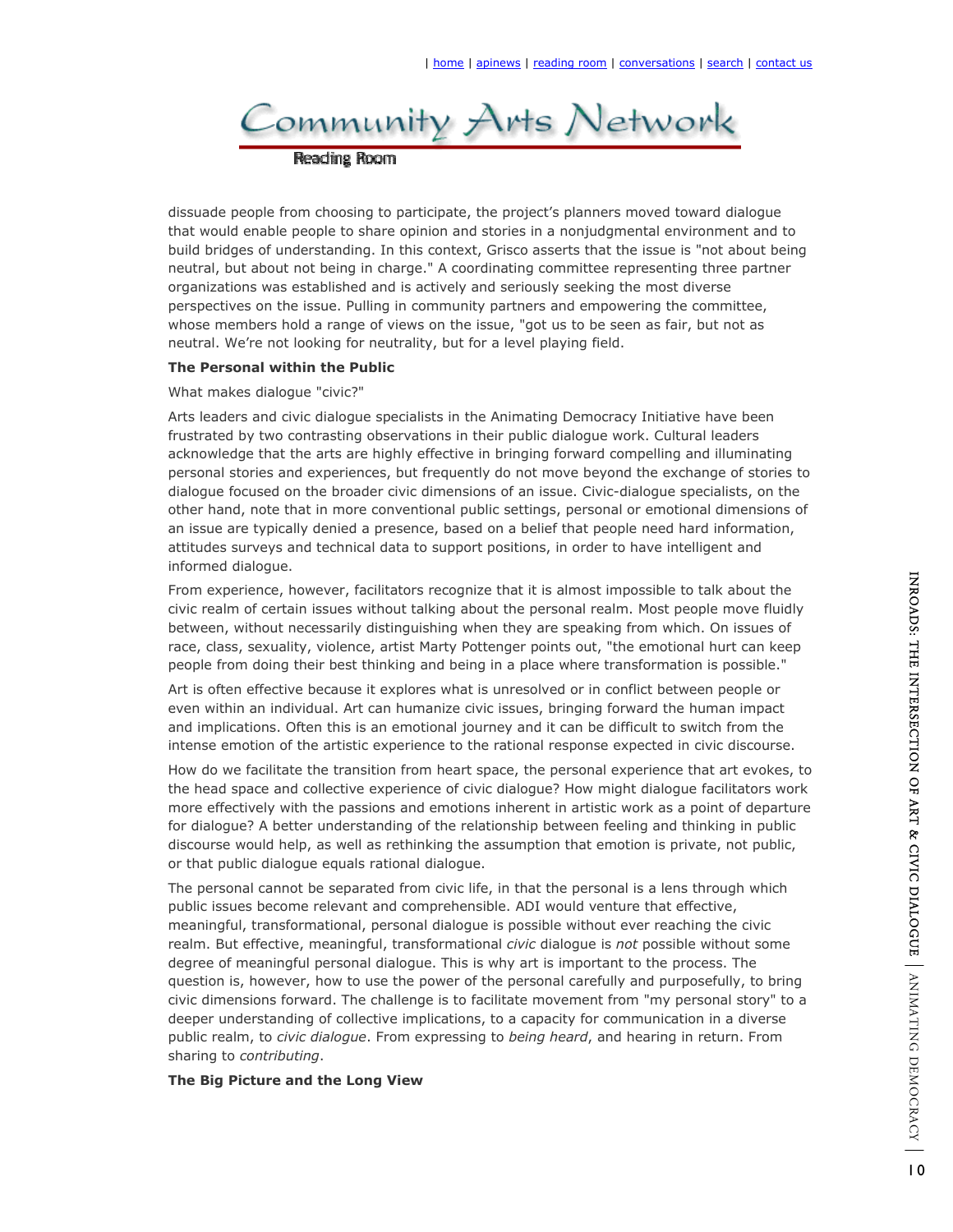

The arts and humanities have amply shown that they can bring about "moments" of dialogue. But artists and cultural organizations need to consider when and where, among the streams of discourse about a civic issue, that arts-based civic dialogue is occurring and how it may have the most meaningful impact. To situate cultural work in civic discourse means knowing what conversations are already happening, who is engaged and who is leading. Which approaches are seen as constructive or destructive? How is the media covering the issue? Have there been attempts in the past to have dialogue? What happened that was useful or not, healing or dividing? What purpose can the art serve in this context? What purpose would dialogue serve and what could the arts or humanities offer to support that purpose? Who are the partners or leaders with whom a cultural organization can connect to position the cultural work appropriately in context of other efforts and to create trust, safe or equitable space, and authentic connection with various constituents?

Richard Harwood of the Harwood Institute observes, "people think about public concerns, not in isolated bites, but in inter-related webs of concerns."  $[3]$  He describes layers of public life  $$ from private to quasi-official to civic to official policy — in which debate, discussion and dialogue happen. Harwood suggests that change occurs in communities as discourse is invigorated along this continuum. Cultural organizations and artists may have particular value in influencing private streams of discourse and by intersecting with various civic spaces, but also in making connections between these different areas of the continuum.

Given the demands on cultural organizations to do this work effectively, some may wonder when to take up civic issues and if they, as cultural organizations, are best suited to lead. Within ADI, some groups, for whom civically engaged work is not necessarily central to their mission, have especially raised these concerns. For ADI, the range of participating cultural groups — from community-based organizations to large institutions — suggests that any cultural organization with authentic intent and careful planning can contribute vitally to civic discourse. The longer-term question of who should sustain attention around the issue is even more challenging. If a cultural organization has, in fact, instigated dialogue around an issue, what responsibility does it have to sustain focus after the arts project is over? When the arts organization does not see itself as having capacity or interest to become a long-term champion of a specific civic issue, partnering with community organizations becomes more important for ensuring sustainability.

Fectively, some may wonder<br>
ns, are best suited to lead.<br>
not necessarily central to their<br>
mge of participating cultural<br>
tions — suggests that any<br>
can contribute vitally to civic<br>
ted dialogue around an insue,<br>
project Art may connect to civic issues in different ways according to a spectrum of desired outcomes, from making social comment, to engaging participants in dialogue, to stimulating social change. In the context of a sustained activist-art movement, in which action leading to policy change is the goal, many ask, is dialogue enough? Action or change may indeed be a desirable outgrowth of dialogue. ADI offers, however, that depending on where participants are entering the stream of civic discourse, there are a number of possible interventions and contributions that artsbased civic dialogue can make to have substantial impact. If the public takes notice of an issue, if people are talking, listening and being heard in ways not previously possible, if the stakeholders are finally at the table together in a respectful, equitable environment — these are important outcomes and sometimes even breakthroughs. A value of arts-based civic dialogue is this kind of *orchestration* of voices, interests and exchanges that can illuminate issues, advance understanding and have a lasting, cumulative impact over time.

Bliss Brown of Imagine Chicago, an organization that employs art and creativity as a fundamental aspect of its civic-action work, reflected after an ADI convening, "What makes civic life possible, even exciting, in my view, is that it inspires and harnesses civic imagination, that new things are constructed in the 'in-between' space which dialogue creates, and that we are